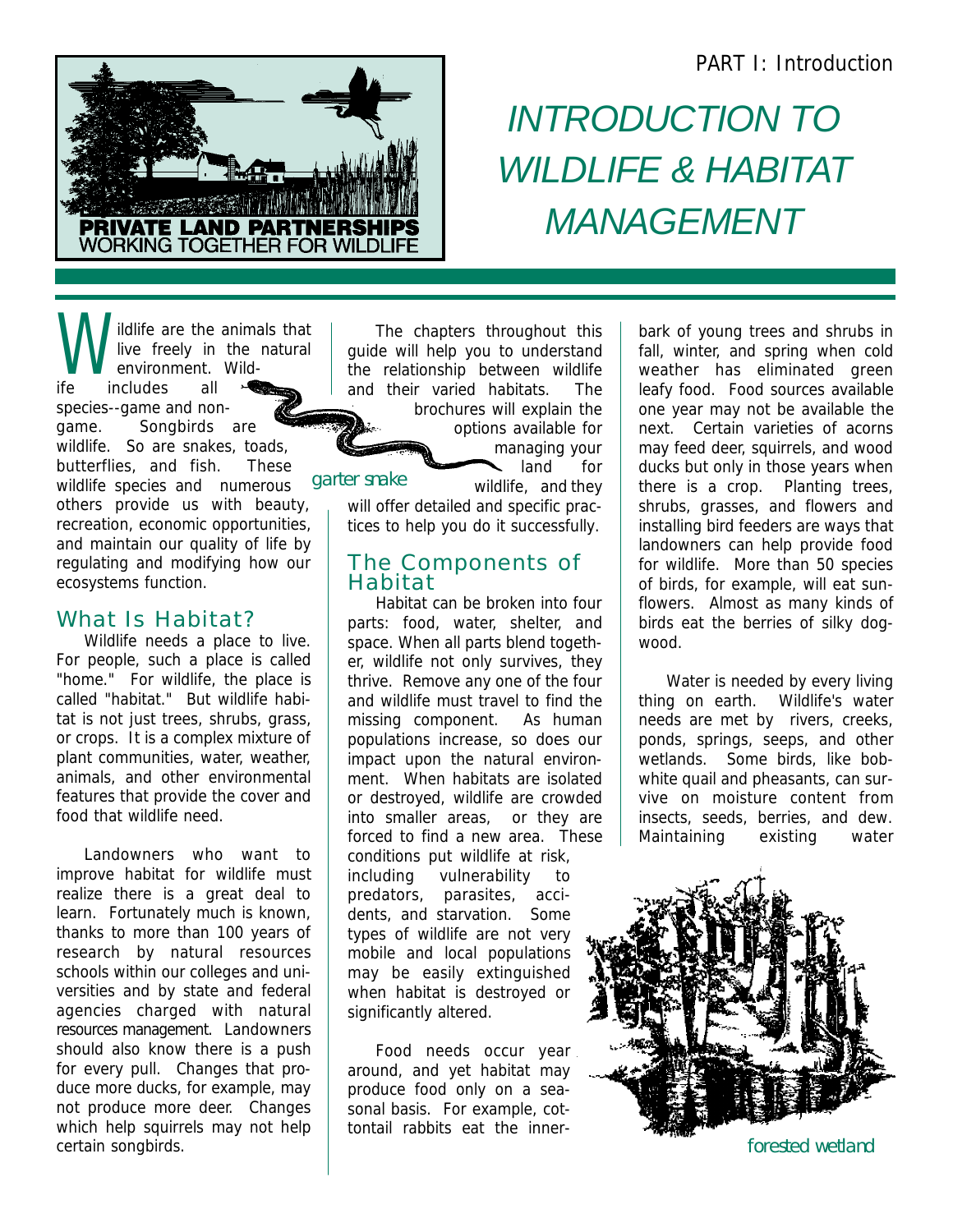resources on your property may be enough to help wildlife. Restoring wetlands and increasing the amount of water available, such as building ponds, are bigger challenges to consider.

Most kinds of wildlife need shelter to protect themselves from predators and, especially during winter, from severe weather. Other types of wildlife, such as groundnesting birds, require a safe place to lay eggs and to raise their young. Shelter can be as basic as a hollow tree used by a screech owl to rear its young or as complex as a large stand of switchgrass where a pheasant can survive a severe snowstorm.

All creatures need room to roam, and many establish territories to defend from others of their kind, especially during the breeding season. This type of habitat requirement is called living space or simply, space. The exact needs and the arrangement of space differ according to species. Red squirrels, for example, can usually find enough seeds and den sites to survive in an acre or less of pine, spruce or balsam fir trees. Wild turkeys require 500 to 2,000 acres of mature woods mixed with open fields. White-tailed deer need a



several square miles of mixed-aged woodlots, brush, and openings. The home territory of a gray wolf pack is 50 to 150 square miles of mostly forest and other undeveloped land.

#### What Is Wildlife Management?

Wildlife management is the "manipulation" of populations and habitat to achieve a goal. The goal is usually to increase populations but can also be to decrease or sustain them. Wildlife managers may try to change habitat in a way that benefits not only wildlife but also helps people, as well as the habitat itself. Although the definition of wildlife management includes the word "manipulation," wildlife managers realize that this includes natural changes or manipulations that may occur over a lifetime.

Improving habitat for a particular kind of wildlife means understanding what the animal needs to live. It also means knowing how changing habitat to increase one kind of wildlife will affect other forms of wildlife.

Most of the land in Michigan is privately owned. In the southern half of the Lower Peninsula, where most of the people live, over 95 percent of the land is privately owned. Most property owners- large and small--want to do good things for wildlife, and they have several options for managing their land. When two types of wildlife with different habitat needs are desired and it is not possible to manage for both within the boundaries of your land, long-term plans may then be necessary. Often, initial work favors one species while the overall objectives favor others.



#### Kirtland's Warbler

#### What Is Biodiversity?

Usually, the more varied the habitat conditions are over a large area, the greater the variety of wildlife will be. "Biodiversity" is the term used by scientists to describe the variety of living organisms (plants, animals, and even microorganisms) upon the earth and the interactions and environments they form. Biodiversity can be viewed in numerous ways and in varying levels. For example, locally, there is the diversity of genetic stocks of a rare animal; regionally, the maintenance of a viable population within a certain species; and globally, the concerns focusing on the loss of a unique plant and animal community.

One way to conserve biodiversity is to develop "structural diversity" in habitat projects. Structural diversity can be either vertical (layers of vegetation such as woods with an understory of shrubs) or horizontal (patchiness: scattered openings within a forest or, conversely, large tracts of trees).

Creating structural diversity is possible within most types of habitat. For example, a landowner who wants to thin a mature woodlot might leave a poor-quality black cherry tree for the fruit it offers to birds and animals. A hollow, dead portion of the same tree becomes a home for a chickadee and provides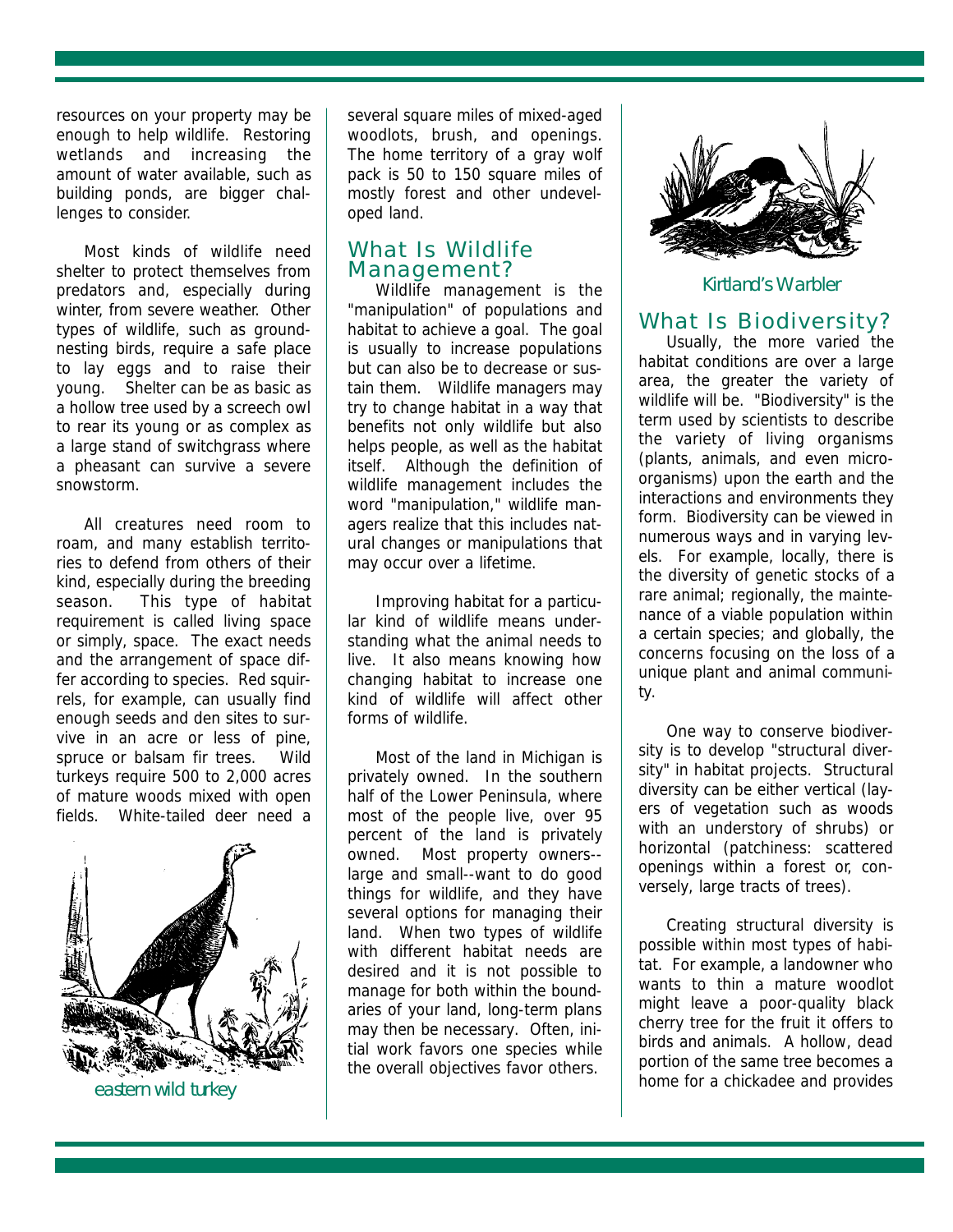

insects for insect-foraging birds such as nuthatches and woodpeckers. A heavy limb that fell years earlier is now a drumming log for a ruffed grouse. Finding habitat under the limb is a salamander; later, a garter snake may move in. When a tree eventually dies and a trunk cavity forms, a raccoon will claim it as its own although a swarm of honeybees may have a different idea.

Habitats, large and small, are governed by both natural occurences and disturbances and cultural changes. Hydrology, geology, and soil types all influence how habitats develop while roads, fences, and property boundaries modify this development. Wildlife habitat may vary in size from "macrohabitats" containing hundreds of acres of trees or crops to "microhabitats" such as the bank of a brook or a single boulder occupying only a few square feet. The black cherry tree described above is actually several microhabitats, each of which helps support a certain wildlife species.

#### How Habitats Change

Most habitats are not stable, and they change over time. Before people settled Michigan, new habitats were created and others changed by glaciers, wildfire,

floods, windstorms, and the natural birth-to-death process of trees and other plant communities. In less than 200 years humans have dramatically altered habitat- destroying some and creating others--in ways that may have never occurred naturally. The axe and the plow are tools often mentioned as the most destructive. But properly applied, the axe and the plow, along with the chainsaw and controlled fire, can also lead to healthier habitat.

### What You Can Do

Wildlife is a product of land and water, and anyone who owns land or is charged with its responsibility is a manager, or manipulator, of habitat. The decision to do nothing with your land can have as big an impact on wildlife--because of the changes that occur naturally--as a detailed management plan. Farmers who plant crops or choose not to plant crops affect wildlife. Homeowners who plant shrubs and maintain lawns manage wildlife, just as those who feed backyard animals and erect bird houses do.

To make a positive difference, one that helps wildlife the most, you should have a plan; even if you wish to allow the landscape to take care of "itself". The first steps are to understand what wildlife in your area need and to identify the kinds of habitat on your property (as well as on adjacent land). Even if your property is only a small backyard, by providing a single component of habitat--food, water, shelter, or space--you can help wildlife. Working with your neighbors on a combined management plan will help even more.

#### What Are the Benefits?

Americans' fascination with wildlife can be traced to the explorers and settlers, the pioneers and market hunters. The days when bison blanketed the plains and passenger pigeons darkened the skies are no more, of course, but another kind of "good old days" is occurring. Today, people better understand their relationship to the environment, and many accept the responsibility that modern conservation practices require. They care about wildlife and the habitats that support them, and they want to help. But why?

The answer is "benefits," which are as varied as wildlife themselves. Tangible rewards--those that we can see--include:

> •More animals to watch, photo graph, hunt, or enjoy.

•Improved soil conservation resulting from less wind and water erosion